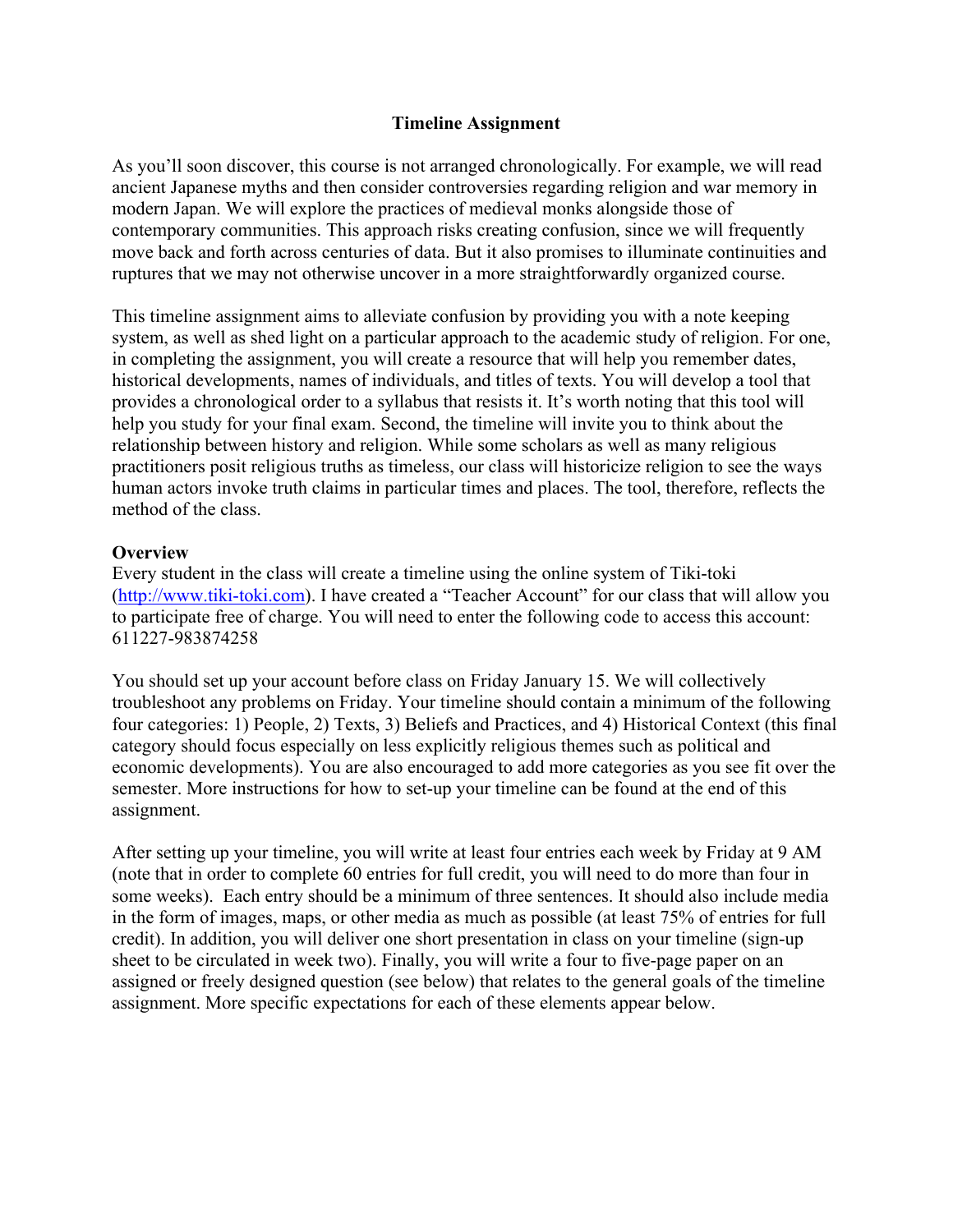# **Assessment**

The timeline assignment constitutes 50% of your final grade. It is divided into three inter-related activities, including the timeline itself (25% of final grade), a presentation (5%), and a paper  $(20\%)$ .

# *Timeline Construction: 25 points total* **(15 points x 1 point per week and 10 points on overall quality of timeline)**

You can earn one point per week for regularly working on your timeline. For the first week, you will get credit for simply setting up a timeline (you do not need to record entries). For weeks two through fourteen, you need to include at least four entries each week to earn the point. For week fifteen, you are expected to edit and polish your timeline to prepare it for its final grade. Simply completing these activities will give you full credit for 15 points.

In addition, you will be assessed on the overall quality of your timeline based on the following criteria: number of entries (at least 60 total for full credit), accuracy, depth, use of media, quality of writing, and citations. For each entry, ask yourself the following questions: Am I accurately reporting information? Does my entry contain at least three substantial sentences that focus on the most important information for a given topic? Do I use media such as images when appropriate? Do I write clearly with active verbs and proper grammar? Do I cite my work with simple parenthetical citations (ex. *RJP*, 206; Teeuwen and Breen, 25; or lecture notes 1/13/2016)?

You will receive brief written comments twice during the semester: first in week six and again in week twelve. Your qualitative grade is based on the state of your project on Monday April 25 at the start of class, so you are encouraged to revise based on these comments.

# *Presentations: 5 points total*

Starting in week three, one to two students will deliver short presentations (5 minutes maximum) of some new entries for that week (typically but not always on Friday). Your presentation should summarize your entries and explain any patterns that you can see when you think about your entries chronologically. It should also use your timeline to raise a discussion question. You will be assessed on the following:

- ability to make connections across entries: 1 point
- clarity of presentation: 1 point
- ability to follow the five minute time limit (not going over or under by more than one minute): 1 point
- engaging (not monotone, eye contact, etc.): 1 point
- quality of the question that you raised (we will discuss what makes a good question in class): 1 point

# *Paper: 20 points total*

A 4-5 page paper will be due on April  $18^{th}$  at 11:59 PM. In addition, you should include a oneparagraph post-script (not counted in the 4-5 page total) that explains how your timeline helped you with your assignment.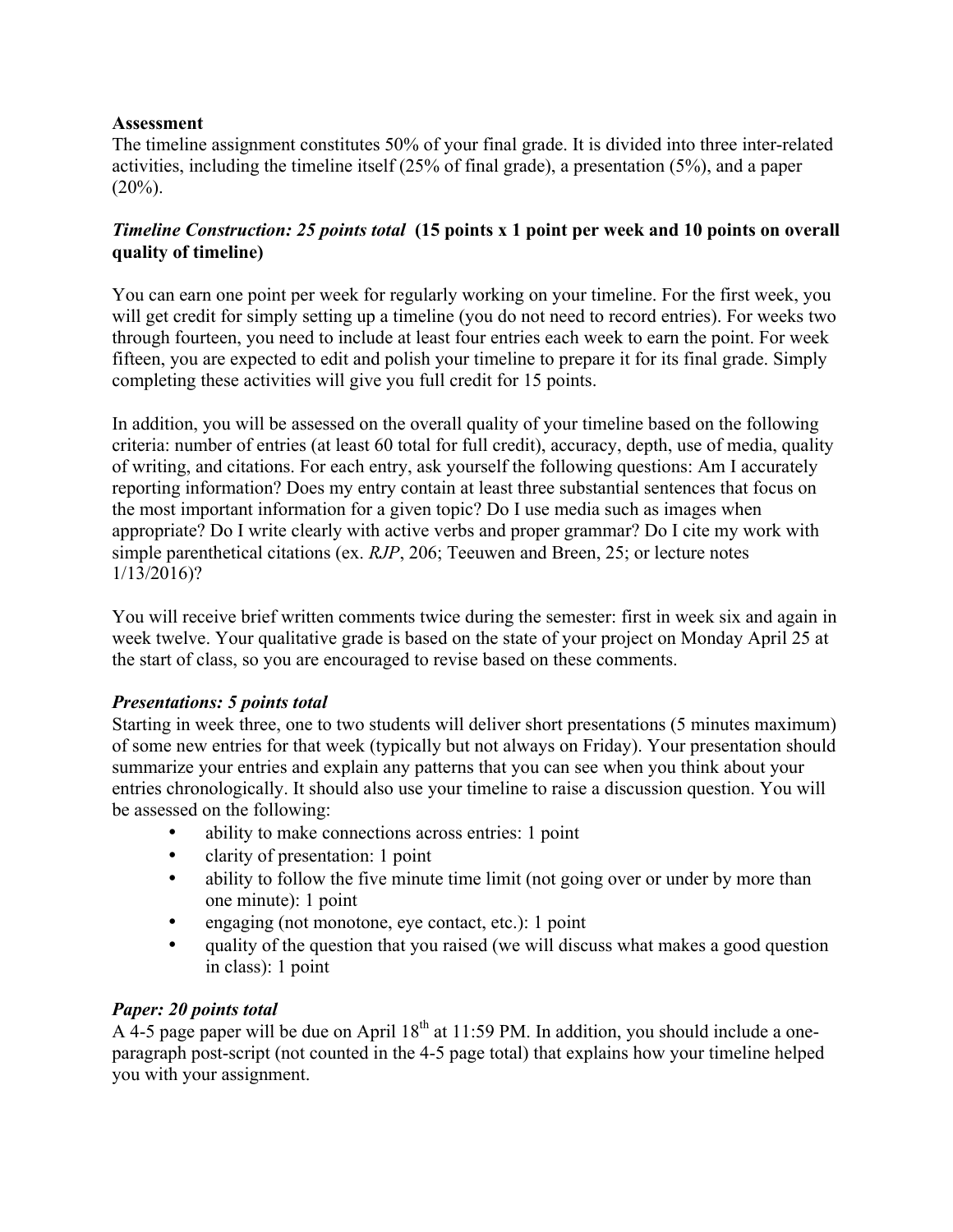The paper will ask you to think historically. To help you think about these papers from early on, I've outlined four preliminary versions of questions you can choose from below (these may change slightly). All papers should use at least one primary and one secondary source and engage materials from multiple weeks of the syllabus. A detailed grading rubric and assignment will be distributed later in the semester.

- 1) Assess the following statement: Shintō is Japan's indigenous tradition that can be traced back to some of the earliest written sources, such as the *Kojiki* and *Nihon shoki*. Your essay should take a stand on one side or the other, or give a succinctly stated case for a middle ground. Along the way, your essay should define Shintō and make an argument for when it first emerged. You should use examples from the readings to support your case.
- 2) In the Kamakura period, many individuals such as Hōnen, Shinran, Dōgen, and Nichiren began advocating a single and often simple practice as the means to enlightenment. We also saw how medieval mountain ascetic practitioners engaged in extreme practices to attain liberation as part of a movement that eventually became known as Shugendō. Assess the following statement: the doctrines and practices associated with one of the thinkers and movements listed above depart significantly from mainstream forms of medieval Japanese Buddhism such as Tendai and Esoteric Buddhism that originated in earlier periods. Take a side that either supports the above statement or critiques it. Focus your discussion on one thinker or movement and compare it with Tendai and/or Esoteric Buddhism.
- 3) We have looked at a number of controversies in modern Japanese religions such as those relating to Yasukuni Shrine, *mizuko kuyō*, the Aum Shinrikyō Sarin gas attack, the issue of "funeral Buddhism," and the religious response to the 3/11 disaster. Are these purely modern phenomena or do they have a historical connection to pre-1868 beliefs and practices?
- 4) Design your own research question. Please be sure to consult with me well in advance before you begin a paper on a self-designed topic.